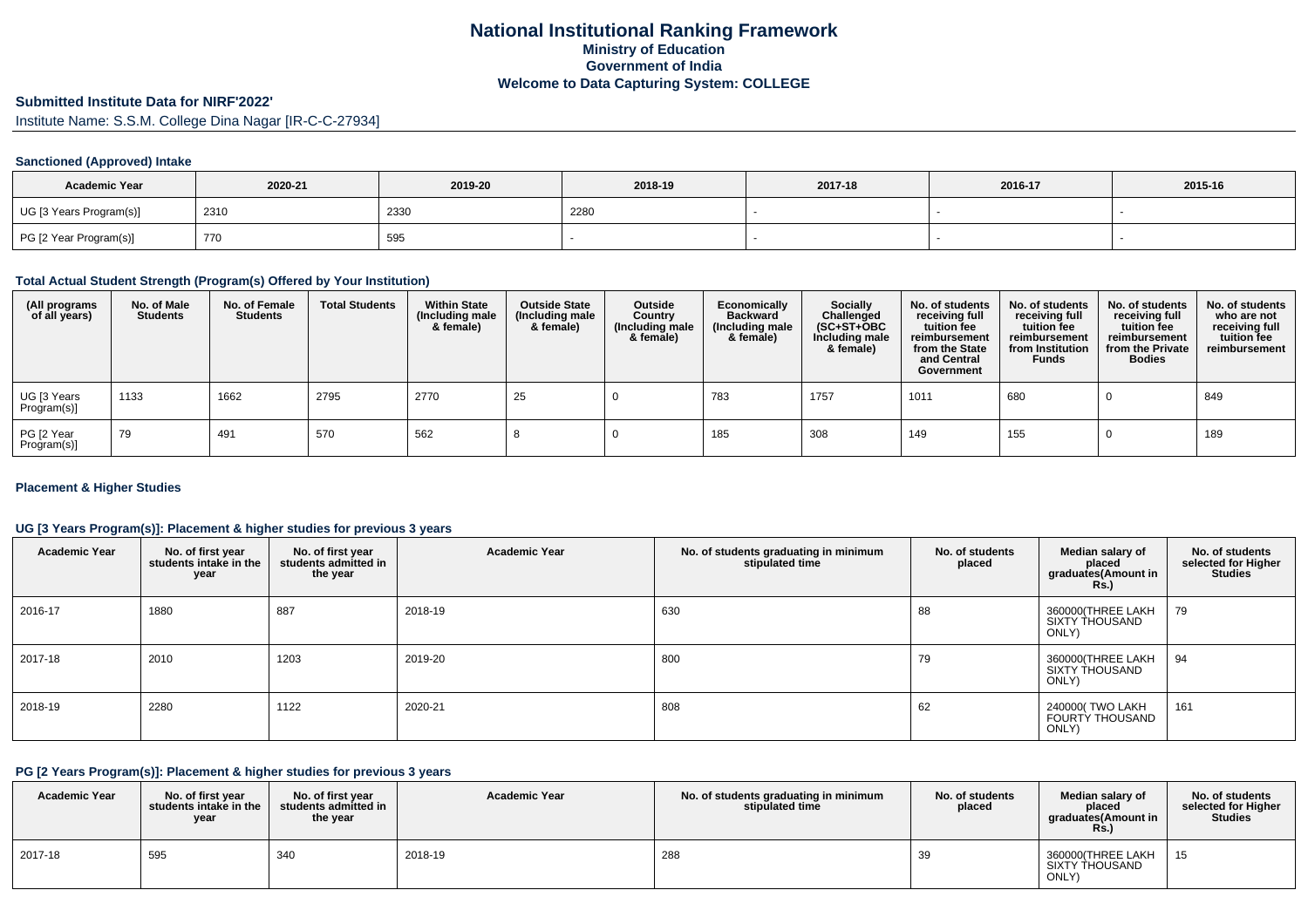| 2018-19 | 595 | 299 | 2019-20 | 292 |    | 360000(THREE LAKH<br>SIXTY THOUSAND<br>ONLY) | 18       |
|---------|-----|-----|---------|-----|----|----------------------------------------------|----------|
| 2019-20 | 595 | 282 | 2020-21 | 265 | ⊙∠ | 240000(TWO LAKH<br>FOURTY THOUSAND<br>ONLY)  | 15<br>ັບ |

# **Financial Resources: Utilised Amount for the Capital expenditure for previous 3 years**

| <b>Academic Year</b>                                                                                 | 2020-21                                         | 2019-20                                        | 2018-19                                        |  |  |  |  |  |  |  |
|------------------------------------------------------------------------------------------------------|-------------------------------------------------|------------------------------------------------|------------------------------------------------|--|--|--|--|--|--|--|
|                                                                                                      | <b>Utilised Amount</b>                          | <b>Utilised Amount</b>                         | <b>Utilised Amount</b>                         |  |  |  |  |  |  |  |
| Annual Capital Expenditure on Academic Activities and Resources (excluding expenditure on buildings) |                                                 |                                                |                                                |  |  |  |  |  |  |  |
| Library                                                                                              | 408767 (FOUR LAKH EIGHT THOUSAND SEVEN HUNDRED  | 333209 (THREE LAKH THIRTY THREE THOUSAND TWO   | 347116 (THREE LAKH FORTY SEVEN THOUSAND ONE    |  |  |  |  |  |  |  |
|                                                                                                      | SIXTY SEVEN)                                    | HUNDRED NINE)                                  | HUNDRED SIXTEEN)                               |  |  |  |  |  |  |  |
| New Equipment for Laboratories                                                                       | 2389812 (TWENTY THREE LAKH EIGHTY NINE THOUSAND | 4360415 (FORTY THREE LAKH SIXTY THOUSAND FOUR  | 1827066 (EIGHTEEN LAKH TWENTY SEVEN THOUSAND   |  |  |  |  |  |  |  |
|                                                                                                      | EIGHT HUNDRED TWELVE )                          | HUNDRED FIFTEEN)                               | SIXTY SIX)                                     |  |  |  |  |  |  |  |
| Other expenditure on creation of Capital Assets (excluding                                           | 185604 (ONE LAKH EIGHTY FIVE THOUSAND SIX       | 1773198 (SEVENTEEN LAKH SEVENTY THREE THOUSAND | 4825361 (FORTY EIGHT LAKH TWENTY FIVE THOUSAND |  |  |  |  |  |  |  |
| expenditure on Land and Building)                                                                    | HUNDRED FOUR)                                   | ONE HUNDRED NINETY EIGHT)                      | THREE HUNDRED SIXTY ONE)                       |  |  |  |  |  |  |  |

# **Financial Resources: Utilised Amount for the Operational expenditure for previous 3 years**

| Academic Year                                                                                                                     | 2020-21                                       | 2019-20                                       | 2018-19                                          |  |  |  |  |  |  |
|-----------------------------------------------------------------------------------------------------------------------------------|-----------------------------------------------|-----------------------------------------------|--------------------------------------------------|--|--|--|--|--|--|
|                                                                                                                                   | <b>Utilised Amount</b>                        | <b>Utilised Amount</b>                        | <b>Utilised Amount</b>                           |  |  |  |  |  |  |
| <b>Annual Operational Expenditure</b>                                                                                             |                                               |                                               |                                                  |  |  |  |  |  |  |
| Salaries (Teaching and Non Teaching staff)                                                                                        | 35271727 (THREE CRORE FIFTY TWO LAKH SEVENTY  | 38698135 (THREE CRORE EIGHTY SIX LAKH NINETY  | 39440201 (THREE CRORE NINETY FOUR LAKH FORTY     |  |  |  |  |  |  |
|                                                                                                                                   | ONE THOUSAND SEVEN HUNDRED TWENTY SEVEN)      | EIGHT THOUSAND ONE HUNDRED THIRTY FIVE)       | THOUSAND TWO HUNDRED ONE)                        |  |  |  |  |  |  |
| Maintenance of Academic Infrastructure or consumables and                                                                         | 2224711 (TWENTY TWO LAKH TWENTY FOUR THOUSAND | 31064518 (THREE CORE TEN LAKH SIXTY FOUR      | 19594008 (ONE CRORE NINETY FIVE LAKH NINETY FOUR |  |  |  |  |  |  |
| other running expenditures(excluding maintenance of hostels<br>and allied services, rent of the building, depreciation cost, etc) | SEVEN HUNDRED ELEVEN)                         | THOUSAND FIVE HUNDRED EIGHTEEN)               | <b>THOUSAND EIGHT)</b>                           |  |  |  |  |  |  |
| Seminars/Conferences/Workshops                                                                                                    | 628377 (SIX LAKH TWENTY EIGHT THOUSAND THREE  | 1470864 (FOURTEEN LAKH SEVENTY THOUSAND EIGHT | 1394562 (THIRTEEN LAKH NINETY FOUR THOUSAND FIVE |  |  |  |  |  |  |
|                                                                                                                                   | HUNDRED SEVENTY SEVEN)                        | HUNDRED SIXTY FOUR)                           | HUNDRED SIXTY TWO)                               |  |  |  |  |  |  |

#### **PCS Facilities: Facilities of physically challenged students**

| 1. Do your institution buildings have Lifts/Ramps?                                                                                                         | Yes, more than 60% of the buildings |
|------------------------------------------------------------------------------------------------------------------------------------------------------------|-------------------------------------|
| 2. Do your institution have provision for walking aids, including wheelchairs and transportation from one building to another for<br>handicapped students? | Yes                                 |
| 3. Do your institution buildings have specially designed toilets for handicapped students?                                                                 | Yes, more than 60% of the buildings |

# **Faculty Details**

| Srno | Name          | Age | Designation                | Gender | Qualification | <b>Experience (In</b><br>Months) | <b>Currently working</b><br>with institution? | <b>Joining Date</b> | <b>Leaving Date</b> | <b>Association type</b> |
|------|---------------|-----|----------------------------|--------|---------------|----------------------------------|-----------------------------------------------|---------------------|---------------------|-------------------------|
|      | Harinder Kaur | 30  | <b>Assistant Professor</b> | Female | Ph.D          | 52                               | Yes                                           | 15-07-2015          | $-$                 | Adhoc / Contractual     |
|      | Satnam Singh  | 55  | Associate Professor        | Male   | M.COM         | 252                              | Yes                                           | 16-11-1989          | --                  | Regular                 |
|      | Shashi Kanta  | 51  | <b>Assistant Professor</b> | Female | Ph.D          | 180                              | Yes                                           | 23-01-1995          | --                  | Regular                 |
|      | Sunil Mahajan | 49  | <b>Assistant Professor</b> | Male   | <b>MCA</b>    | 168                              | Yes                                           | 27-09-2001          | $-$                 | Regular                 |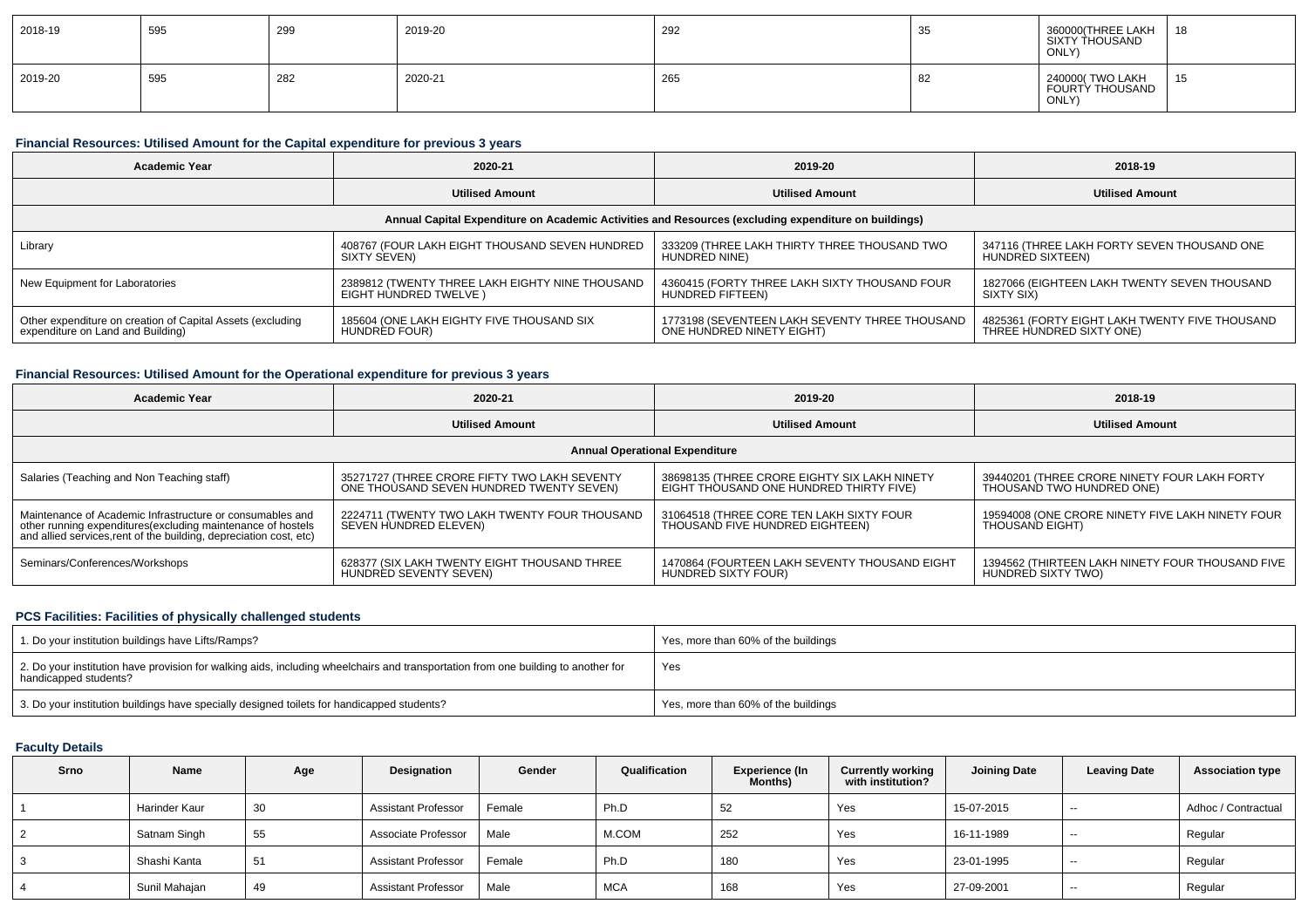| 5              | R K Tuli         | 57 | Dean / Principal /<br>Director / Vice<br>Chancellor | Male   | Ph.D            | 120 | Yes | 03-07-2012 |                          | Regular             |
|----------------|------------------|----|-----------------------------------------------------|--------|-----------------|-----|-----|------------|--------------------------|---------------------|
| 6              | Rajan Handa      | 55 | Associate Professor                                 | Male   | Ph.D            | 200 | Yes | 26-02-1997 |                          | Regular             |
| $\overline{7}$ | Shubh Kiran      | 54 | Associate Professor                                 | Female | M. Phil         | 184 | Yes | 08-05-1999 |                          | Regular             |
| 8              | Rajan Kumar      | 60 | Associate Professor                                 | Male   | Ph.D            | 320 | Yes | 13-08-1982 | $\overline{\phantom{a}}$ | Regular             |
| 9              | Parbodh Grover   | 48 | <b>Assistant Professor</b>                          | Male   | M.A             | 152 | Yes | 10-04-2003 |                          | Regular             |
| 10             | Mukhwinder Singh | 53 | Associate Professor                                 | Male   | Ph.D            | 224 | Yes | 09-03-1994 |                          | Regular             |
| 11             | Monika           | 31 | <b>Assistant Professor</b>                          | Female | <b>MCA</b>      | 44  | Yes | 01-01-2016 |                          | Adhoc / Contractual |
| 12             | Vishal           | 37 | <b>Assistant Professor</b>                          | Male   | Ph.D            | 116 | Yes | 31-10-2006 |                          | Adhoc / Contractual |
| 13             | Prachi Mahajan   | 32 | <b>Assistant Professor</b>                          | Female | M.Sc.           | 32  | Yes | 11-07-2016 | $\overline{\phantom{a}}$ | Adhoc / Contractual |
| 14             | Anika Indoria    | 28 | <b>Assistant Professor</b>                          | Female | M.Sc.           | 32  | Yes | 23-12-2016 |                          | Adhoc / Contractual |
| 15             | Sajan Bedi       | 29 | <b>Assistant Professor</b>                          | Male   | M.Sc.           | 24  | Yes | 01-06-2017 | $\ddot{\phantom{a}}$     | Adhoc / Contractual |
| 16             | Sunny Kumar      | 35 | <b>Assistant Professor</b>                          | Male   | Ph.D            | 44  | Yes | 06-01-2015 |                          | Adhoc / Contractual |
| 17             | Shinder Kaur     | 27 | <b>Assistant Professor</b>                          | Female | M.Sc.           | 16  | Yes | 15-07-2019 |                          | Adhoc / Contractual |
| 18             | Samita           | 35 | <b>Assistant Professor</b>                          | Female | <b>MCA</b>      | 48  | Yes | 01-07-2014 | $\ddot{\phantom{a}}$     | Adhoc / Contractual |
| 19             | Ramnik           | 27 | <b>Assistant Professor</b>                          | Male   | <b>MCA</b>      | 16  | Yes | 15-01-2018 | $\overline{\phantom{a}}$ | Adhoc / Contractual |
| 20             | Lakhwinder Singh | 32 | <b>Assistant Professor</b>                          | Male   | <b>MCA</b>      | 64  | Yes | 10-07-2012 |                          | Adhoc / Contractual |
| 21             | Neeru Bala       | 27 | <b>Assistant Professor</b>                          | Female | <b>MCA</b>      | 16  | Yes | 15-07-2019 |                          | Adhoc / Contractual |
| 22             | Puneet Ohri      | 35 | <b>Assistant Professor</b>                          | Male   | <b>MCA</b>      | 56  | Yes | 15-12-2013 |                          | Adhoc / Contractual |
| 23             | Jatinder Kumar   | 33 | <b>Assistant Professor</b>                          | Male   | <b>MCA</b>      | 32  | Yes | 01-01-2016 |                          | Adhoc / Contractual |
| 24             | Kulwinder Kaur   | 31 | <b>Assistant Professor</b>                          | Female | <b>MCA</b>      | 32  | Yes | 04-01-2016 | $\sim$                   | Adhoc / Contractual |
| 25             | Archana Saini    | 31 | <b>Assistant Professor</b>                          | Female | M.Tech          | 32  | Yes | 15-07-2016 |                          | Adhoc / Contractual |
| 26             | Manpreet Kaur    | 29 | <b>Assistant Professor</b>                          | Female | M.Sc.           | 32  | Yes | 18-07-2016 |                          | Adhoc / Contractual |
| 27             | Rajiv Gupta      | 38 | <b>Assistant Professor</b>                          | Male   | Ph.D            | 28  | Yes | 18-08-2017 |                          | Adhoc / Contractual |
| 28             | Ritika           | 31 | <b>Assistant Professor</b>                          | Female | Ph.D            | 36  | Yes | 01-07-2016 |                          | Adhoc / Contractual |
| 29             | Yash Pal         | 28 | <b>Assistant Professor</b>                          | Male   | M.Sc.           | 16  | Yes | 15-07-2019 |                          | Adhoc / Contractual |
| 30             | Pardeep Singh    | 37 | Assistant Professor                                 | Male   | Ph.D            | 16  | Yes | 16-07-2019 |                          | Adhoc / Contractual |
| 31             | Shikha Abrol     | 27 | <b>Assistant Professor</b>                          | Female | M.Sc.           | 24  | Yes | 10-07-2017 | $\overline{\phantom{a}}$ | Adhoc / Contractual |
| 32             | Amit Mahajan     | 25 | <b>Assistant Professor</b>                          | Male   | M.Sc.           | 16  | Yes | 13-07-2019 | $\overline{\phantom{a}}$ | Adhoc / Contractual |
| 33             | Anjali Mahajan   | 24 | <b>Assistant Professor</b>                          | Female | M.COM           | 16  | Yes | 23-07-2019 | $\ddotsc$                | Adhoc / Contractual |
| 34             | Priya Kumari     | 28 | <b>Assistant Professor</b>                          | Female | M.COM           | 16  | Yes | 01-08-2019 |                          | Adhoc / Contractual |
| 35             | Supriya          | 25 | <b>Assistant Professor</b>                          | Female | M.A.(Economics) | 16  | Yes | 16-07-2019 |                          | Adhoc / Contractual |
| 36             | Sudiksha         | 24 | Assistant Professor                                 | Female | M.COM           | 16  | Yes | 12-08-2019 |                          | Adhoc / Contractual |
| 37             | Nidhi Thakur     | 26 | <b>Assistant Professor</b>                          | Female | M.A.(Economics) | 16  | Yes | 15-07-2019 | $\overline{\phantom{a}}$ | Adhoc / Contractual |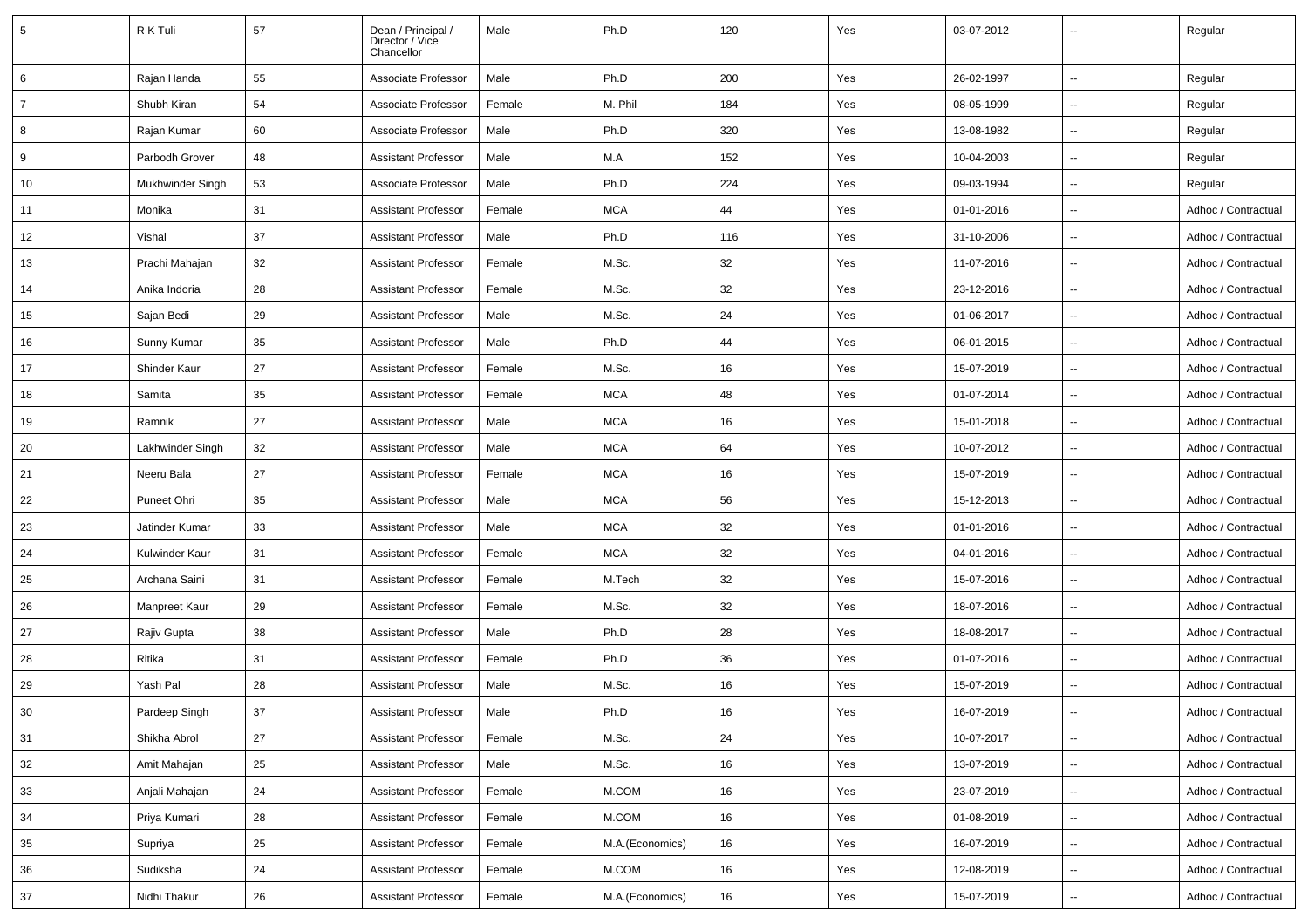| 38 | Aarti                 | 27 | <b>Assistant Professor</b> | Female | M.A                        | 24  | Yes | 26-07-2017 |                          | Adhoc / Contractual |
|----|-----------------------|----|----------------------------|--------|----------------------------|-----|-----|------------|--------------------------|---------------------|
| 39 | <b>Balwinder Kaur</b> | 29 | <b>Assistant Professor</b> | Female | M.A                        | 24  | Yes | 26-07-2017 | $\overline{\phantom{a}}$ | Adhoc / Contractual |
| 40 | Manjit Kumari         | 27 | Assistant Professor        | Female | M.A                        | 16  | Yes | 25-07-2018 | $\overline{\phantom{a}}$ | Adhoc / Contractual |
| 41 | Bandana Devi          | 43 | <b>Assistant Professor</b> | Female | M.A                        | 16  | Yes | 15-07-2019 | $\overline{\phantom{a}}$ | Adhoc / Contractual |
| 42 | Amit Kumar            | 37 | <b>Assistant Professor</b> | Male   | M. Phil                    | 56  | Yes | 01-07-2013 | $\overline{\phantom{a}}$ | Adhoc / Contractual |
| 43 | Neetu Bala            | 27 | Assistant Professor        | Female | M.A                        | 16  | Yes | 29-07-2019 | $\overline{\phantom{a}}$ | Adhoc / Contractual |
| 44 | Kavita Sharma         | 29 | Assistant Professor        | Female | M.Sc.                      | 24  | Yes | 21-07-2017 | $\overline{\phantom{a}}$ | Adhoc / Contractual |
| 45 | Rajinder Kumar        | 33 | <b>Assistant Professor</b> | Male   | MP.Ed.                     | 16  | Yes | 01-08-2018 | $\overline{\phantom{a}}$ | Adhoc / Contractual |
| 46 | Amarpreet Kaur        | 29 | Assistant Professor        | Female | M.A.(Political<br>Science) | 32  | Yes | 06-07-2016 | $\overline{\phantom{a}}$ | Adhoc / Contractual |
| 47 | Deepika               | 33 | Assistant Professor        | Female | M.A                        | 40  | Yes | 01-09-2015 | $\overline{\phantom{a}}$ | Adhoc / Contractual |
| 48 | Riya Thakur           | 28 | <b>Assistant Professor</b> | Female | M.A                        | 16  | Yes | 14-07-2018 | $\overline{\phantom{a}}$ | Adhoc / Contractual |
| 49 | Ramanjeet Kaur        | 32 | <b>Assistant Professor</b> | Female | M.A.(Sociology)            | 16  | Yes | 06-01-2019 |                          | Adhoc / Contractual |
| 50 | Subir Ragbotra        | 40 | <b>Assistant Professor</b> | Male   | M. Phil                    | 32  | Yes | 06-01-2016 | $\overline{\phantom{a}}$ | Adhoc / Contractual |
| 51 | Kanwaljeet Kaur       | 40 | <b>Assistant Professor</b> | Female | M. Phil                    | 48  | Yes | 09-01-2014 | $\overline{\phantom{a}}$ | Adhoc / Contractual |
| 52 | Sonu Mangotra         | 38 | <b>Assistant Professor</b> | Male   | M.A                        | 48  | Yes | 21-07-2014 | $\overline{\phantom{a}}$ | Adhoc / Contractual |
| 53 | Anita Sharma          | 60 | Associate Professor        | Female | Ph.D                       | 132 | Yes | 10-04-2003 | ⊷.                       | Regular             |
| 54 | Sushma Devi           | 33 | <b>Assistant Professor</b> | Female | <b>NET</b>                 | 28  | Yes | 27-02-2018 | −−                       | Adhoc / Contractual |
| 55 | Sania Sharma          | 29 | <b>Assistant Professor</b> | Female | <b>MCA</b>                 | 16  | Yes | 24-07-2019 |                          | Adhoc / Contractual |
| 56 | Sarita Salaria        | 26 | Assistant Professor        | Female | M.Sc.                      | 16  | Yes | 24-07-2019 | $\overline{\phantom{a}}$ | Adhoc / Contractual |
| 57 | Daljeet Kaur          | 29 | Assistant Professor        | Female | M.Sc.                      | 32  | Yes | 21-07-2016 | $\overline{\phantom{a}}$ | Adhoc / Contractual |
| 58 | Monika                | 25 | Assistant Professor        | Female | M.A.(Economics)            | 16  | Yes | 18-07-2019 |                          | Adhoc / Contractual |
| 59 | Simmi Devi            | 29 | Assistant Professor        | Female | M.A.(Economics)            | 16  | Yes | 18-07-2018 | $\overline{\phantom{a}}$ | Adhoc / Contractual |
| 60 | Manjinder Kaur        | 25 | Assistant Professor        | Female | M.A                        | 16  | Yes | 15-07-2019 | $\overline{\phantom{a}}$ | Adhoc / Contractual |
| 61 | Ramandeep Kaur        | 29 | <b>Assistant Professor</b> | Female | M.A                        | 16  | Yes | 27-07-2019 |                          | Adhoc / Contractual |
| 62 | Kajal Thakur          | 27 | Assistant Professor        | Female | M.A                        | 16  | Yes | 25-07-2019 | $\overline{\phantom{a}}$ | Adhoc / Contractual |
| 63 | Rozy Bala             | 34 | <b>Assistant Professor</b> | Female | M.A                        | 16  | Yes | 15-07-2019 | $\overline{\phantom{a}}$ | Adhoc / Contractual |
| 64 | S K Sharma            | 66 | <b>Assistant Professor</b> | Male   | M.LISc                     | 40  | Yes | 24-12-2015 | $\overline{\phantom{a}}$ | Adhoc / Contractual |
| 65 | Upma Saini            | 29 | <b>Assistant Professor</b> | Female | <b>MCA</b>                 | 24  | Yes | 01-08-2017 | ⊷.                       | Adhoc / Contractual |
| 66 | Sarita Saini          | 25 | <b>Assistant Professor</b> | Female | <b>MCA</b>                 | 16  | Yes | 24-07-2019 | ⊶.                       | Adhoc / Contractual |
| 67 | Gurpreet Kaur Sidhu   | 34 | <b>Assistant Professor</b> | Female | <b>NET</b>                 | 56  | Yes | 01-07-2014 | $\overline{\phantom{a}}$ | Adhoc / Contractual |
| 68 | Rajat Mahajan         | 28 | <b>Assistant Professor</b> | Male   | M.COM                      | 32  | Yes | 15-06-2016 | ⊶.                       | Adhoc / Contractual |
| 69 | Ravinder Kaur         | 28 | <b>Assistant Professor</b> | Female | <b>MCA</b>                 | 32  | Yes | 01-08-2016 | $\overline{\phantom{a}}$ | Adhoc / Contractual |
| 70 | Sumita Bhalla         | 31 | <b>Assistant Professor</b> | Female | M.Sc.                      | 24  | Yes | 16-07-2018 | $\overline{\phantom{a}}$ | Adhoc / Contractual |